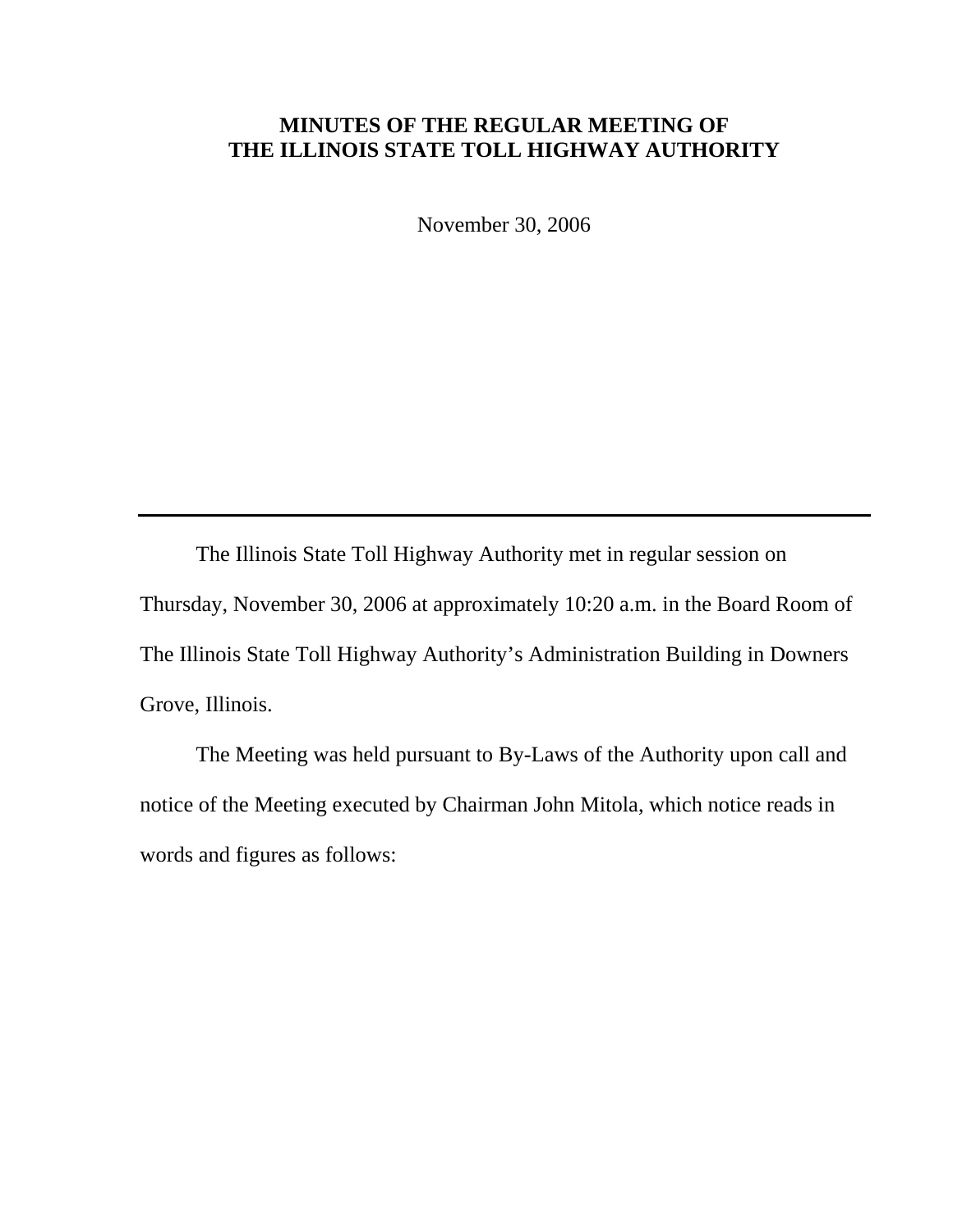## THE ILLINOIS STATE TOLL HIGHWAY AUTHORITY Administration Building 2700 Ogden Avenue Downers Grove, Illinois 60515

| Governor Rod Blagojevich        | Director Ronald Materick |
|---------------------------------|--------------------------|
| <b>Secretary Timothy Martin</b> | Director Betty-Ann Moore |
| Director David Andalcio         | Director George Pradel   |
| <b>Director James Banks</b>     | Director James Roolf     |
| Director Steven Harris          | Director Carl Towns      |
|                                 |                          |

Pursuant to the provisions of Article IV, Section 2 of the Code of Bylaws of The Illinois State Toll Highway Authority, Notice is hereby given of the next meeting of the Illinois Tollway to be held on Thursday, November 30, 2006 at 10:00 a.m. in the Boardroom of the Administration Building in Downers Grove, Illinois.

> John Mitola Chairman

This meeting will be accessible to individuals with disabilities in compliance with Executive Order #5, and pertinent state and federal laws, upon notification of anticipated attendance. Persons with disabilities planning to attend and needing accommodations should contact the Americans with Disabilities Act Coordinator of The Illinois State Toll Highway Authority at (630) 241-6800, Ext. 1010 in advance of the meeting at 2700 Ogden Avenue, Downers Grove, IL, to inform of their anticipated attendance.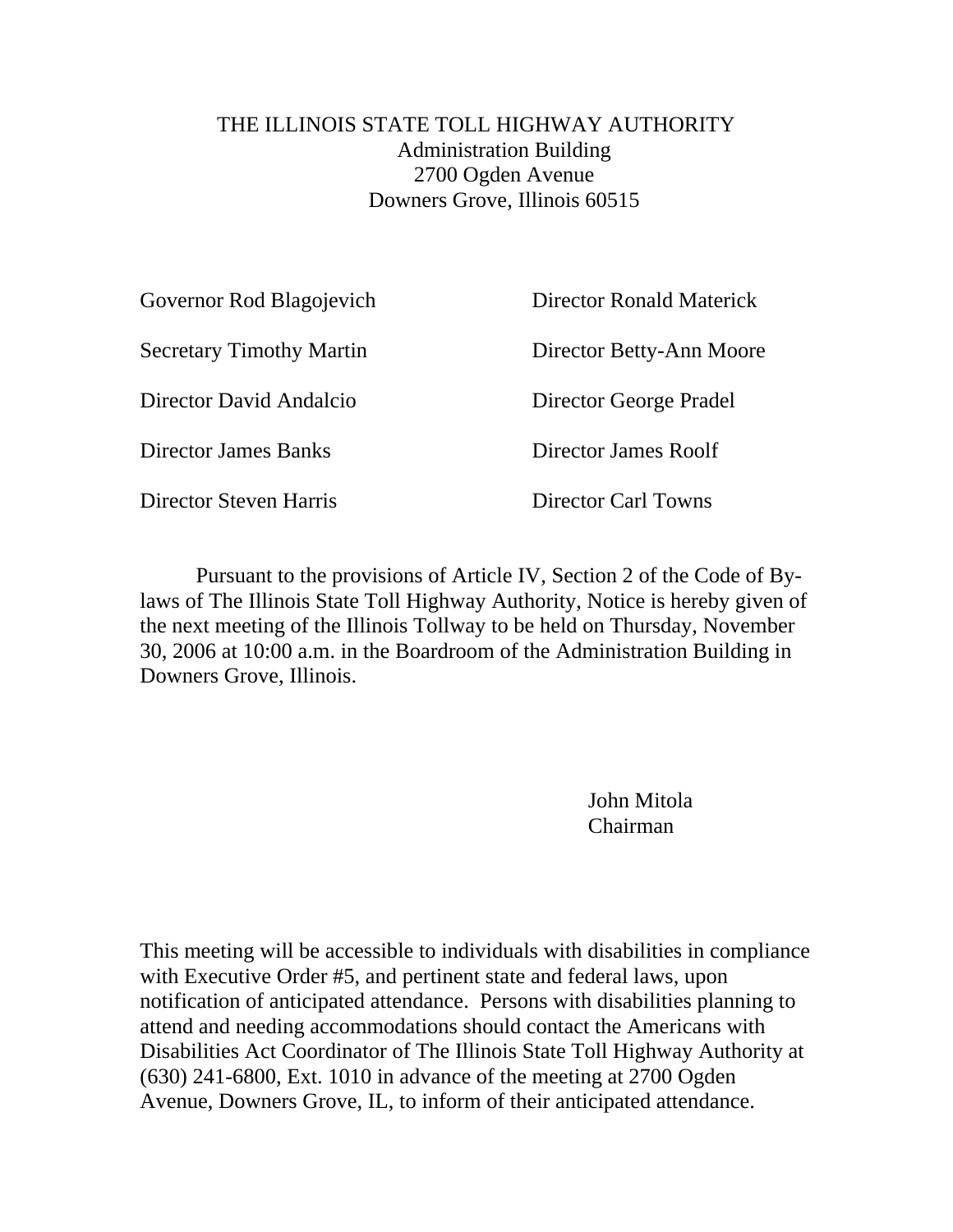Chairman Mitola stated that this is a regularly scheduled meeting of the Board of The Illinois State Toll Highway Authority and asked the Secretary to call the roll. Those present and absent were as follows:

Present: Absent:

 Chairman John Mitola Governor Rod Blagojevich Director David Andalcio (phone) Secretary Tim Martin Director Jim Banks Director Ron Materick Director Steven Harris Director Betty-Ann Moore Director George Pradel Director James Roolf Director Carl Towns

Chairman Mitola then called for public comment and Mr. Twohig addressed the Board regarding the Governor's name being on the overhead signs of the ORT lanes.

Chairman Mitola then called for a motion to approve the Minutes of the Board Meeting held on October 26, 2006. Director Banks moved for approval; seconded by Director Moore.

Chairman Mitola called for a voice vote, and there being "Ayes" and no "Nays", declared the motion carried.

Chairman Mitola then recognized Mr. Chief Dailey for being named the "Government Civil Engineer of the Year" by the American Society of Civil Engineers, Illinois Section. This appears in the Appendage as Resolution No. 17460.

Chairman Mitola called for a motion adopting said resolution. Director Banks moved for adoption; seconded by Director Pradel.

Chairman Mitola called for a voice vote, and there being "Ayes" and no "Nays", declared the motion carried.

Chairman Mitola then called on the Acting Executive Director. Mr. Brian McPartlin stated that the Tollway was selected as a finalist for the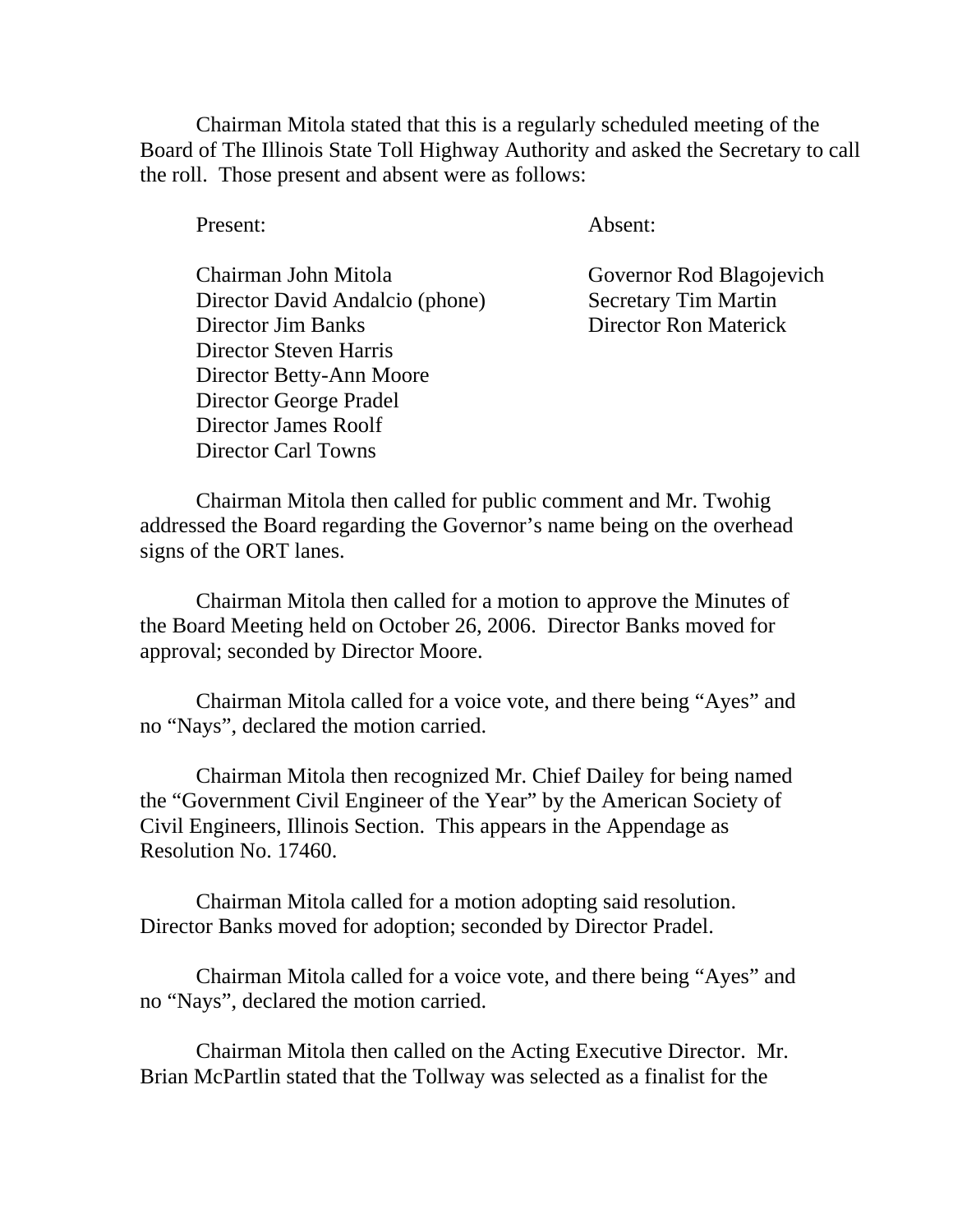Bond Buyer deal of the year award and he thanked Finance for doing a great job.

Mr. McPartlin then stated that three people from the public attended the budget hearing and he thanked Chairman Mitola and Director Andalcio for attending.

Chairman Mitola stated, "I think it's a credit to the folks here. Our transparency is great. We have done an excellent job explaining why there is a tollway and how things get funded."

Mr. McPartlin then briefed the Board on a new program that has been launched on how to pay tolls on-line and an early analysis of traffic over the Thanksgiving holiday.

Chairman Mitola then called on the Chief of Information Technology. Mr. Ted Young requested adoption of the following:

Commercial Co-Location Tower Agreement at Plaza 23, with Fiber-Tower for an application fee of \$500.00 and a monthly fee of \$564.00. This appears in the Appendage as Resolution No. 17461.

Co-Location Agreement with the Village of Hoffman Estates, allowing the Village to install communications equipment upon the PL 10 radio tower. This appears in the Appendage as Resolution No. 17462.

Chairman Mitola call for a motion adopting said resolutions. Director Banks moved for adoption; seconded by Director Moore.

Chairman Mitola called for a voice vote, and there being "Ayes" and no "Nays", declared the motion carried.

Chairman Mitola then called on the Chief of Finance. Mr. Mike Colsch requested adoption of the following:

Approval of the Property Insurance Program with RSUI Indemnity Company and Chubb Insurance Co. through Mesirow Insurance Services. This appears in the Appendage as Resolution No. 17463.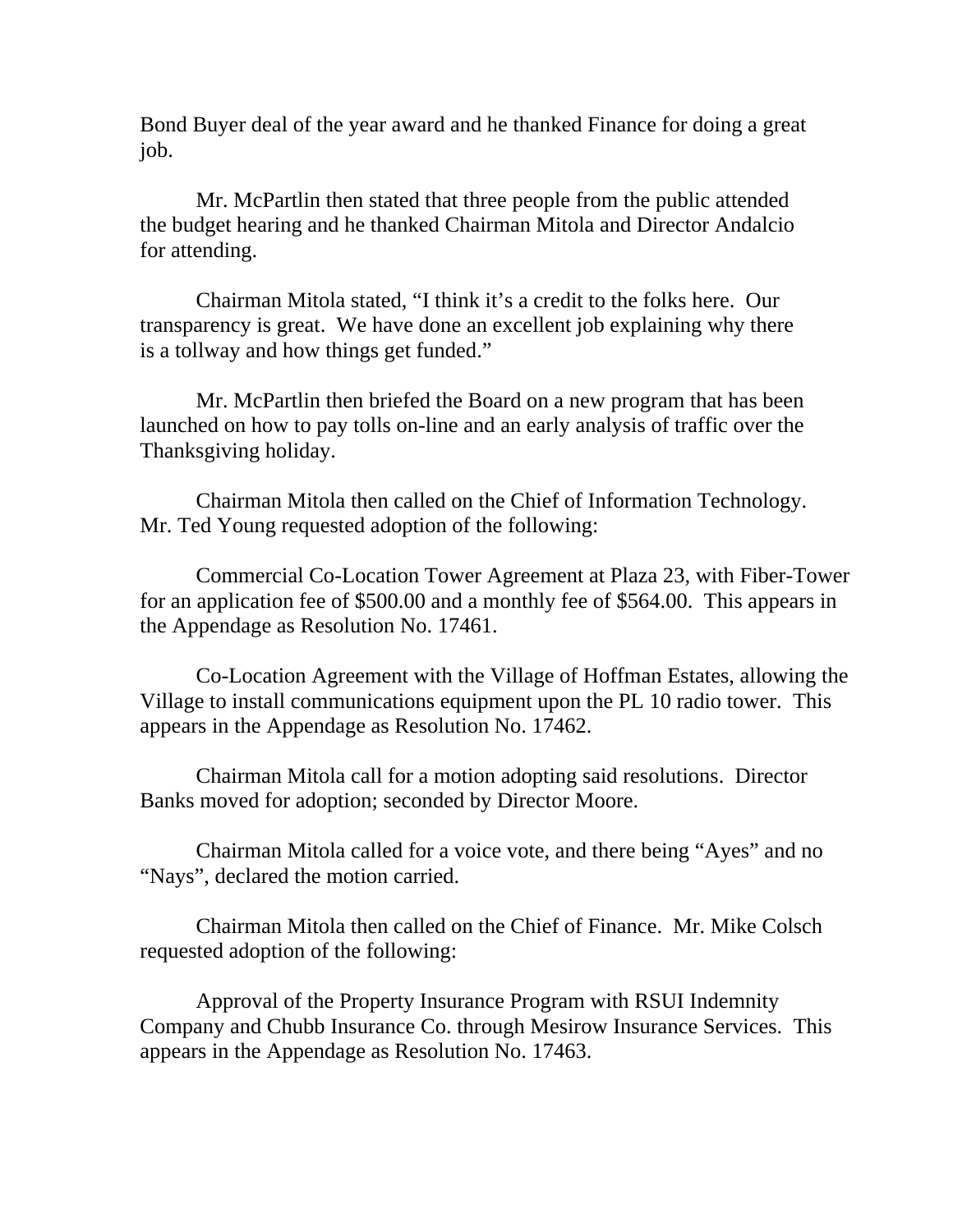Approval of the Employee Health Benefits Programs with Blue Cross/Blue Shield, in the estimated amount of \$19,360,000.00. This appears in the Appendage as Resolution No. 17464.

Approval to renew existing merchant card service contracts with Fifth Third Bank, American Express and Discover, in the amount of \$7,700,000.00. This appears in the Appendage as Resolution No. 17465.

Approval for payment of expenses related to the 2005 Financial and Compliance Audit in the amount of \$269,800.00. This appears in the Appendage as Resolution No. 17466.

Chairman Mitola called for a motion adopting Resolution No. 17463 and Resolution No. 17465. Director Andalcio moved for adoption; seconded by Director Roolf.

Chairman Mitola called for a voice vote, and there being "Ayes" and no "Nays", declared the motion carried. Director Harris abstained from voting on these resolutions.

Chairman Mitola then called for a motion adopting Resolution No. 17464 and Resolution No. 17466. Director Harris moved for adoption; seconded by Director Moore.

Chairman Mitola called for a voice vote, and there being "Ayes" and no "Nays", declared the motion carried.

Chairman Mitola then called on the Chief of Procurement. Ms. Rusty Castillo requested adoption of the following:

Award of Contract 06-0140 to Enterprise Oil Company for Re-refined Motor Oil, in the amount of \$60,000.00. This appears in the Appendage as Resolution No. 17467.

Renewal of Contract 05-0114 to Component Products, Incorporated for Light Pole Breakaway Couplings, from \$34,000.00 by \$30,000.00 to \$64,000.00. This appears in the Appendage as Resolution No. 17468.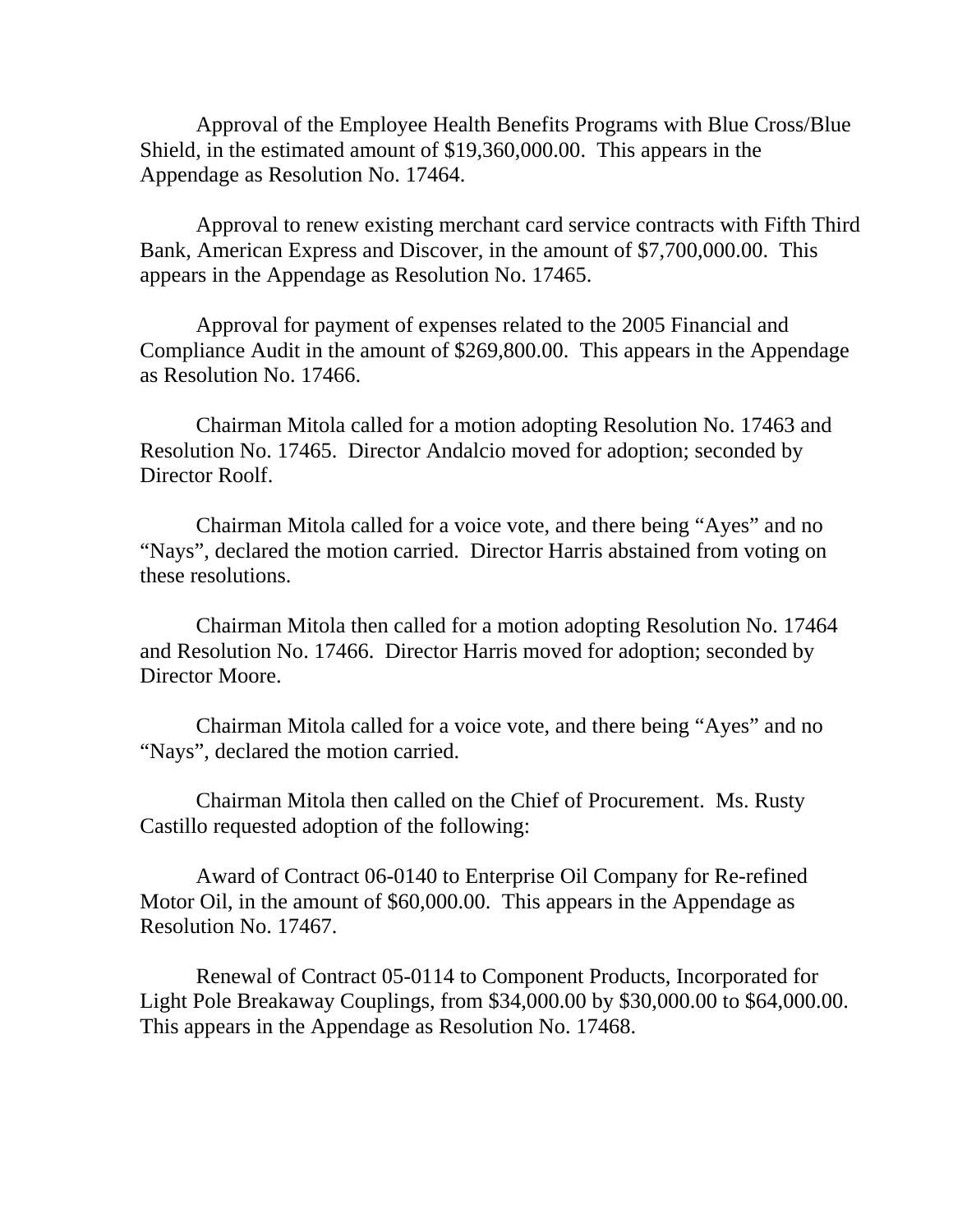Award of Contract 06-0204 to Silk Screen Express, Incorporated for Uniforms, in the amount of \$252,510.00. This appears in the Appendage as Resolution No. 17469.

Award of Contract 06-0041 to Builders Chicago Corporation for Labor and Replacement Parts to Repair Overhead Doors, in the amount of \$67,000.00. This appears in the Appendage as Resolution No. 17470.

Dollar Limit Increase and Extension of Contract 05-0072 to Precision Control Systems of Chicago Incorporated for HVAC Control Alarm System, from \$710,260.00 by \$47,100.00 to \$757,360.00. This appears in the Appendage as Resolution No. 17471.

Chairman Mitola called for a motion adopting said resolutions. Director Moore moved for adoption; seconded by Director Roolf.

Chairman Mitola called for a voice vote, and there being "Ayes" and no "Nays", declared the motion carried.

Chairman Mitola then called on the Chief of Operations. Ms. Karen Burke stated that her item would be discussed in Executive Session. This item appears in the Appendage as Resolution No. 17472.

Chairman Mitola then called for a motion adopting an Award of Contract RR-02-5115 to Plote Construction, Inc. for Widening and Reconstruction on the Northbound Tri-State Tollway (I-294) from Milepost 41.3 (Devon) to Milepost 42.8 (North of Touhy Avenue), in the amount of \$54,531,970.30. This appears in the Appendage as Resolution No. 17473.

Director Banks moved for adoption; seconded by Director Moore.

Chairman Mitola called for a voice vote, and there being "Ayes" and no "Nays", declared the motion carried. Director Roolf abstained from voting on the Award.

Chairman Mitola then called for a motion adopting the following:

Award of Contract I-06-8973 to Walsh Construction Company of Illinois for Bridge Substructure Widening and Retaining Walls, Grading and Drainage on the Tri-State Tollway from Milepost 11.13 (Cal-Sag Channel) to Milepost 15.53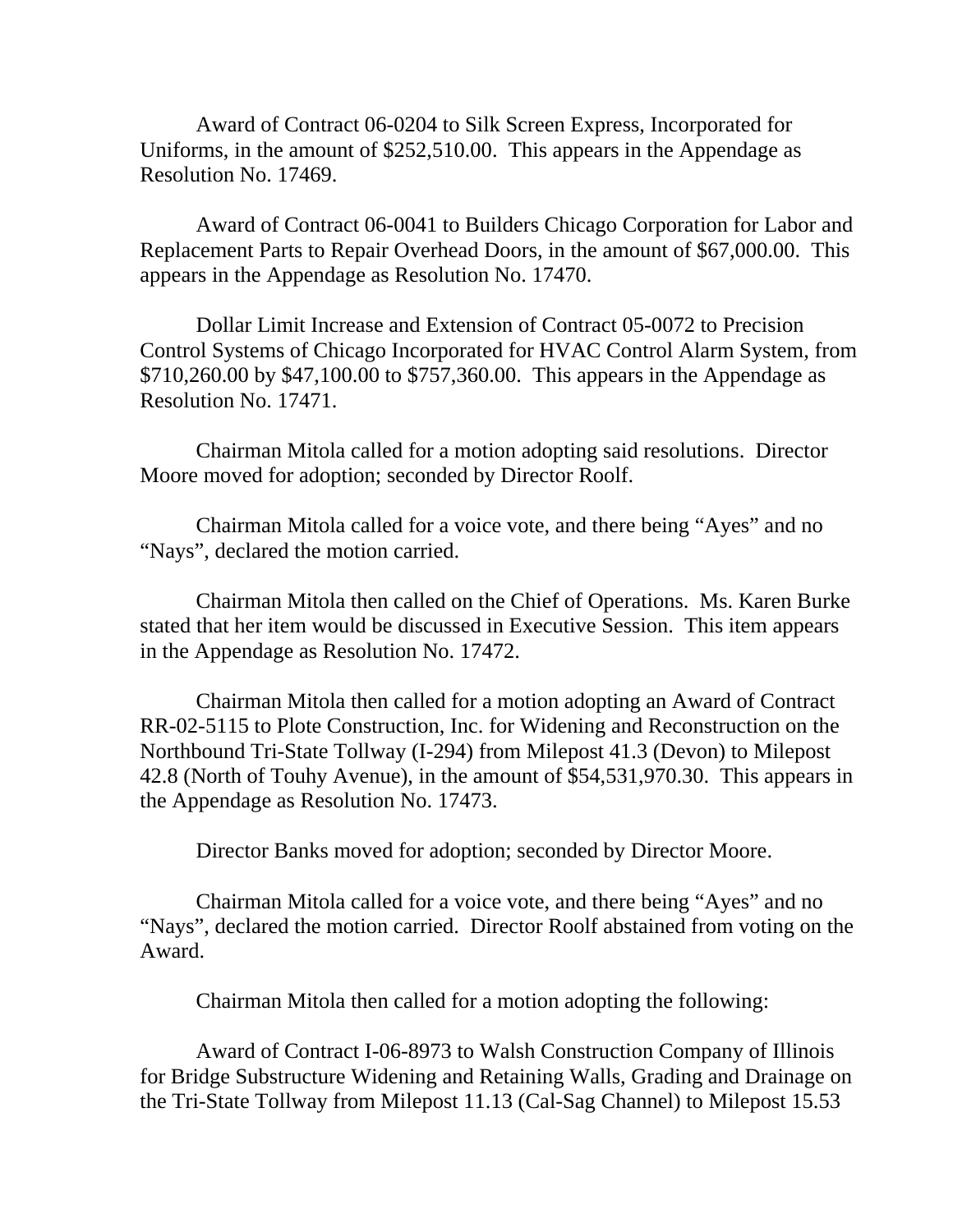$(111<sup>th</sup> Street)$ , in the amount of \$25,332,120.89. This appears in the Appendage as Resolution No. 17474.

Award of Contract I-06-8976 to Walsh Construction Company of Illinois for Bridge Substructure Widening and Retaining Walls, Grading and Drainage on the Tri-State Tollway from Milepost 15.53 (north of  $111<sup>th</sup>$  Street) to Milepost 17.08 (south of  $95<sup>th</sup>$  Street), in the amount of \$16,718,457.88. This appears in the Appendage as Resolution No. 17475.

Award of Contract RR-06-9961 to Divane Brothers Electric Company for Wireless CCTV Installation and Integration on the South Tri-State Tollway from Milepost 0.0 (Calumet Expressway) to Milepost 24.3 (I-394 & I-55), in the amount of \$1,788,675.00. This appears in the Appendage as Resolution No. 17476.

Award of Contract RR-06-9962 to Western Remac, Inc. for Sign Installation, Systemwide, in the amount of \$1,480,373.50. This appears in the Appendage as Resolution No. 17477.

Proposal from Christopher B. Burke Engineering on Contract I-06-5213 for Master Plan Development and Environmental Documents for the Tri-State Tollway, Northbound Exit Ramp at Milepost 40 (Balmoral Avenue), in the amount of \$829,295.00. This appears in the Appendage as Resolution No.17478.

Proposal from Wight & Company on Contract RR-06-5390 for Design Upon Request, Systemwide, in the amount of \$2,000,000.00. This appears in the Appendage as Resolution No. 17479.

Proposal from Great Lakes Soil & Environmental Consultants on Contract RR-06-5397 for Quality Assurance Testing, Systemwide, in the amount of \$1,000,000.00. This appears in the Appendage as Resolution No. 17480.

Proposal from CH2M Hill on Contract I-06-5435, for Master Plan Development on the Northwest Tollway, Milepost 0 (Kennedy Expressway) to Milepost 5.5 (Oakton Street), in the amount of \$2,262,533.54. This appears in the Appendage as Resolution No. 17481.

Proposal from American Consulting Engineers on Contract I-06-5436, for Master Plan Development for the Northwest Tollway from Milepost 5.5 (Oakton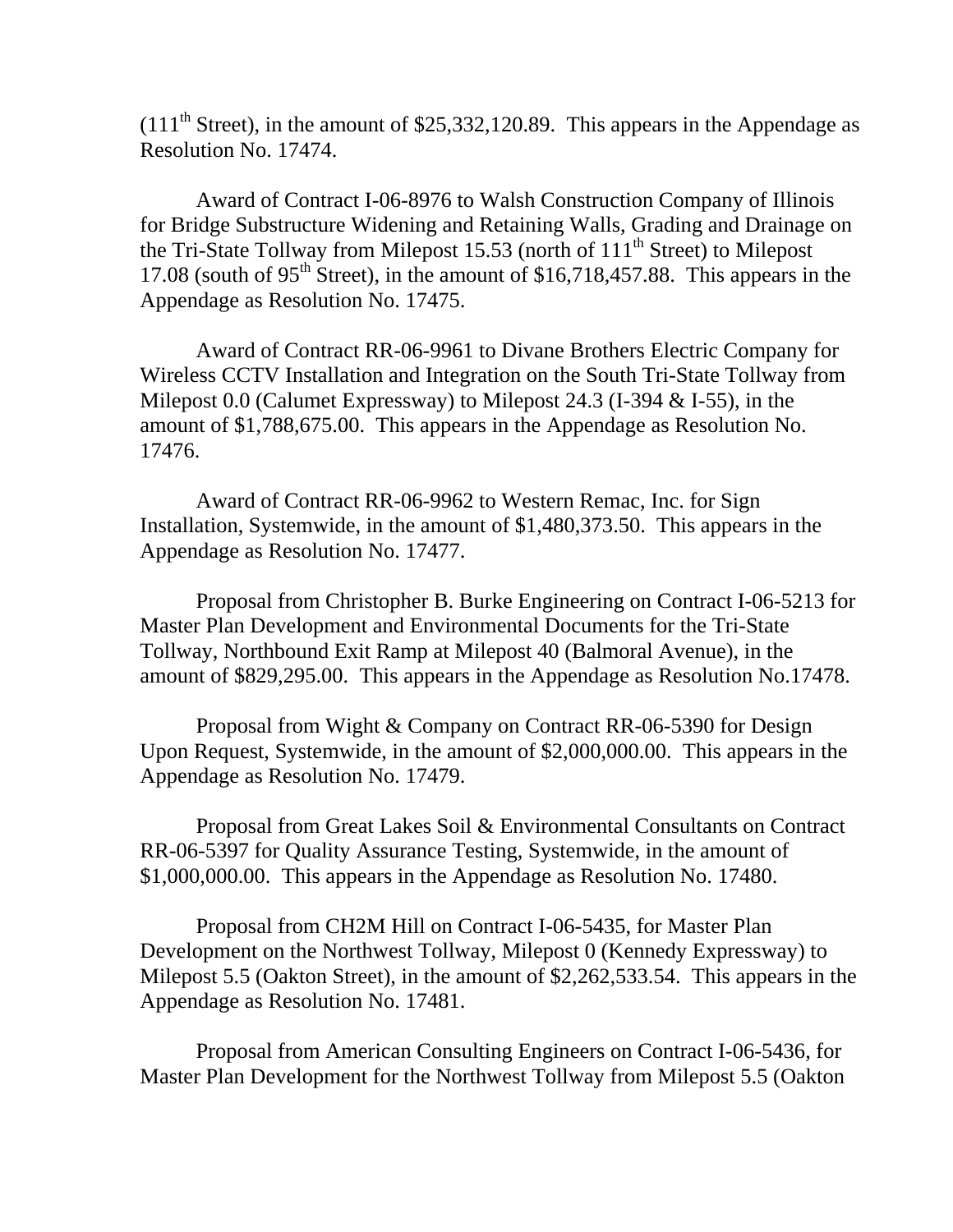Street) to Milepost 10.6 (IL Route 53), in the amount of \$1,690,392.30. This appears in the Appendage as Resolution No. 17482.

Proposal from Civiltech on Contract I-06-5438 for Master Plan Development for the Northwest Tollway from Milepost 10.6 (IL Route 53) to Milepost 18 (Higgins Road), in the amount of \$1,835,500.71. This appears in the Appendage as Resolution No. 17483.

Proposal from Knight Engineers on Contract I-06-5439 for Master Plan Development for the Northwest Tollway from Milepost 18 (Higgins Road) to Milepost 25.0 (Elgin Plaza), in the amount of \$1,826,289.54. This appears in the Appendage as Resolution No. 17484.

Proposal from Crawford, Murphy & Tilly on Contract I-06-5454 for Design Contract for the Reagan Memorial Tollway from Milepost 131.9 to Milepost 137.0, in the amount of \$1,841,358.75. This appears in the Appendage as Resolution No. 17485.

Proposal from Patrick Engineering on Contract RR-06-9950 for Infrastructure Management Services for 2006/2007, Systemwide, in the amount of \$487,900.00. This appears in the Appendage as Resolution No. 17486.

Change Order and Extra Work Order on Contract RR-01-8941 to FHP Tectonics Corporation for Roadway and Bridge Widening & Reconstruction on the Tri-State Tollway from Milepost 4.07 (171<sup>st</sup> Street) to Milepost 5.39 (167<sup>th</sup>) Street), in the amount of \$0. This appears in the Appendage as Resolution No. 17487.

Change Order and Extra Work Order on Contract I-05-5327 to Lighting Solutions, Inc. for Equipment Support Structures, Systemwide, from \$7,520,120.00 by \$1,437,744.00 to \$8,957,864.00. This appears in the Appendage as Resolution No. 17488.

Director Harris moved for adoption; seconded by Director Roolf.

Chairman Mitola called for a voice vote and there being "Ayes" and no "Nays", declared the motion carried.

Chairman Mitola then called for a motion adopting a Change Order and Extra Work Order on Contract I-05-5372 to Rockford Blacktop Construction Co.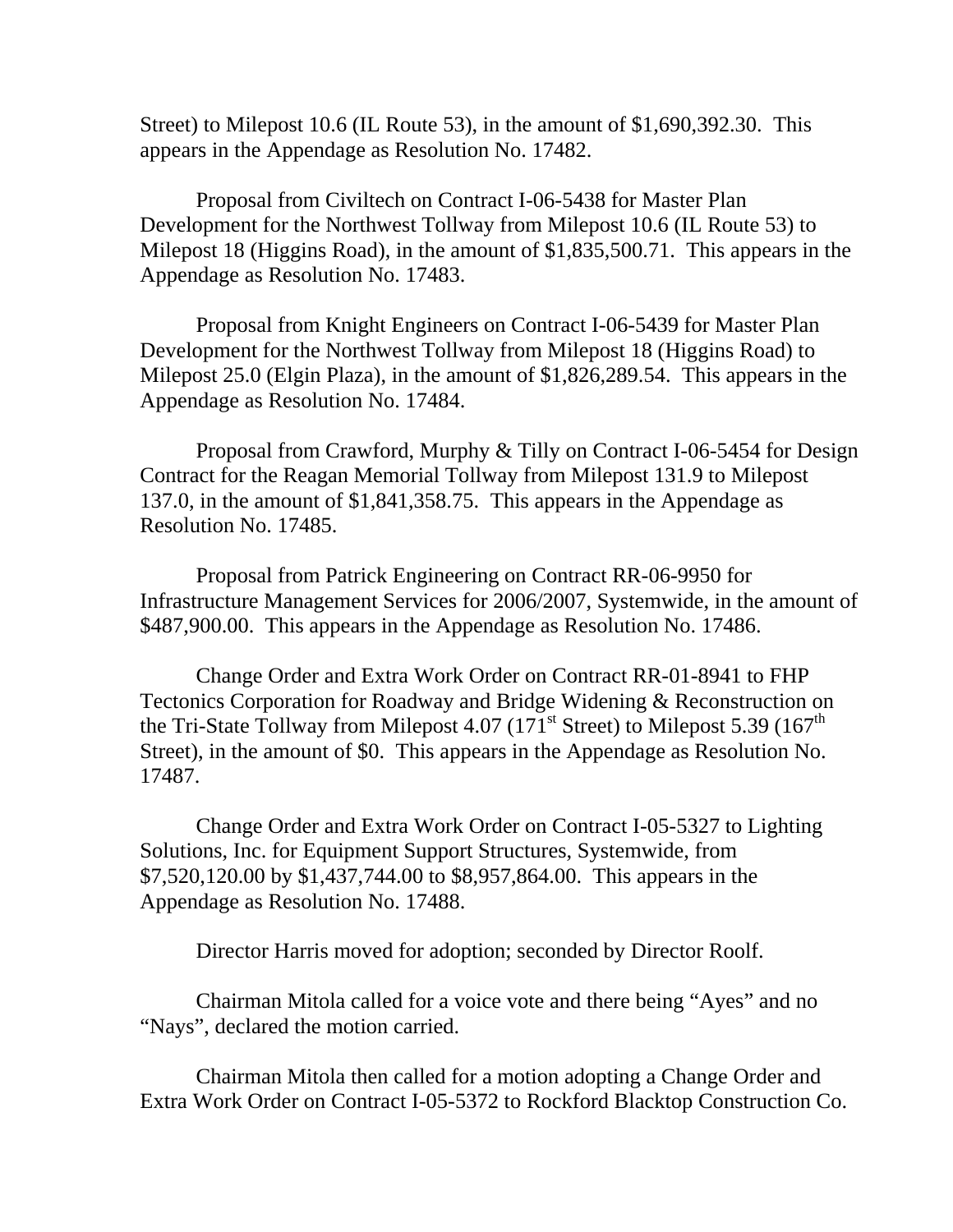& Sjostrom & Sons JV, for Open Road Tolling at Plaza 66 (DeKalb), on the Reagan Memorial Tollway from Milepost 85.1 to Milepost 87.6 and from Milepost 87.8 to Milepost 93.8, from \$35,482,644.94 by \$531,000.00 to \$36,013,644.94. This appears in the Appendage as Resolution No. 17489.

Director Roolf moved for adoption; seconded by Director Banks.

Chairman Mitola called for a voice vote, and there being "Ayes" and no "Nays", declared the motion carried. Director Towns abstained from voting on this Change Order and Extra Work Order.

Chairman Mitola then called for a motion adopting the following:

Change Order and Extra Work Order on Contract I-05-5337 to Lorig Construction Company for Open Road Tolling at Plaza 17 (Devon), on the Northwest Tollway from Milepost 0.9 to Milepost 2.4, from \$43,771,077.23 by \$704,332.60 to \$44,475,409.83. This appears in the Appendage as Resolution No. 17490.

Change Order and Extra Work Order on Contract I-05-7714 to Lorig Construction Company for Paving, Bridges, Lighting and Signing on the North-South Tollway from Milepost 11.1 to Milepost 13.5, from \$49,368,019.41 by \$285,000.00 to \$49,653,019.41. This appears in the Appendage as Resolution No. 17491.

Partial Release of Retainage on Contract RR-04-9920 to Thomas M. Madden & Company for Ramp Plaza Lane Improvement on the Reagan Memorial Tollway, Plaza 59 (Farnsworth), at Milepost 119.3, and on the Northwest Tollway, Plaza 11 (IL Route 31), at Milepost 24.2, in the amount of \$90,153.45. This appears in the Appendage as Resolution No. 17492.

Partial Release of Retainage on Contract RR-04-5210 to Western Remac for Roadway Signing, Systemwide, in the amount of \$28,240.02. This appears in the Appendage as Resolution No. 17493.

Partial Release of Retainage on Contract RR-01-8941 to FHP Tectonics for South Tri-State Widening & Reconstruction from Milepost 4.07 (Lee Street) to Milepost 5.39 (167<sup>th</sup> Street), in the amount of \$2,000,000.00. This appears in the Appendage as Resolution No. 17494.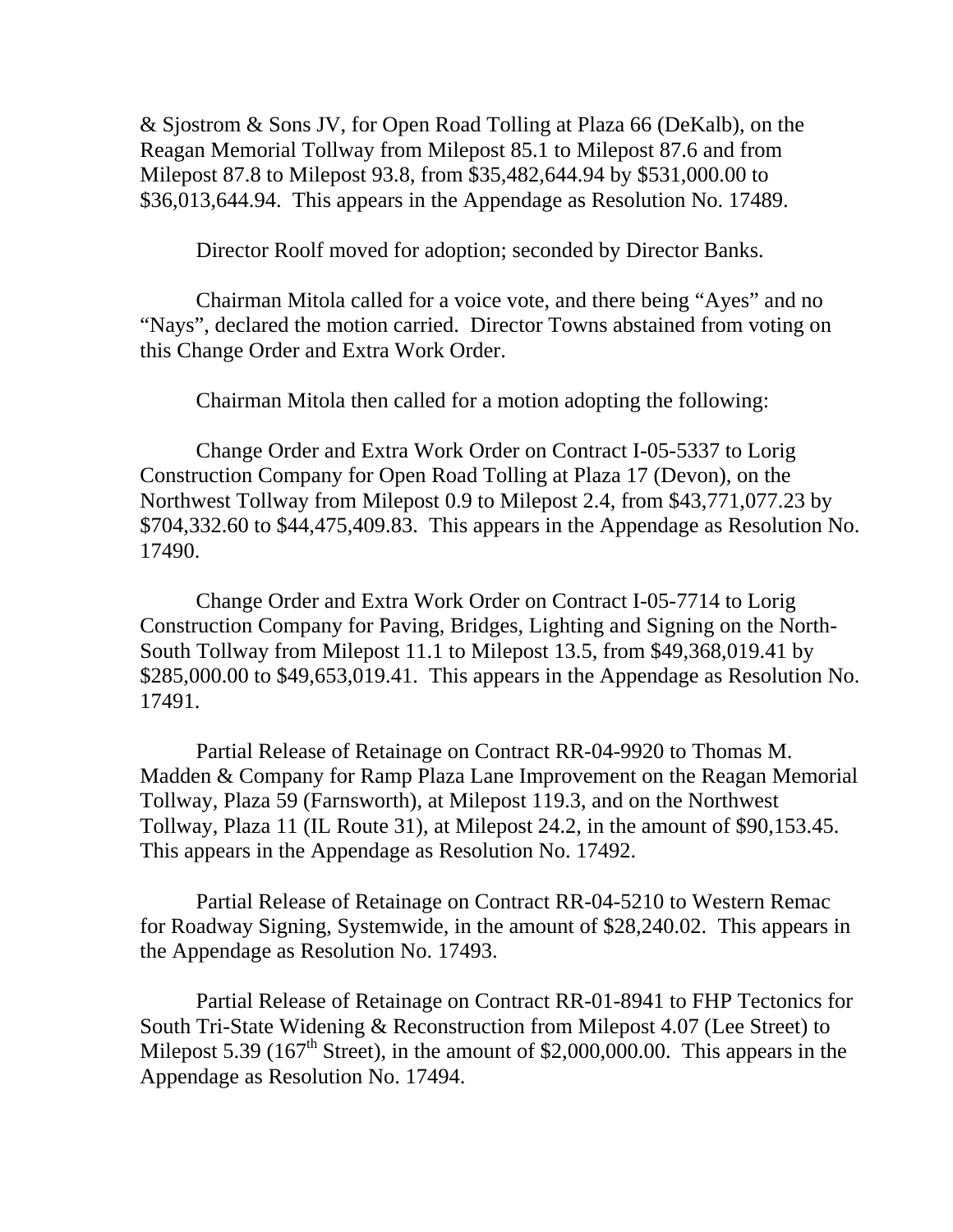Partial Release of Retainage on Contract I-05-5334 to Lorig Construction Company for Open Road Tolling on the Tri-State Tollway, Plaza 33 (Irving Park Road), from Milepost 38.3 to Milepost 39.2, in the amount of \$434,987.86. This appears in the Appendage as Resolution No. 17495.

Partial Release of Retainage on Contract I-05-5335 to Walsh Construction Company of Illinois for Open Road Tolling on the Tri-State Tollway, Plaza 35 (Cermak Road), from Milepost 29.2 to Milepost 30.6, in the amount of \$1,408,469.43. This appears in the Appendage as Resolution No. 17496.

Director Banks moved for adoption; seconded by Director Roolf.

Chairman Mitola called for a voice vote, and there being "Ayes" and no "Nays", declared the motion carried.

Chairman Mitola then called for a motion adopting the Partial Release of Retainage on Contract RR-05-5310 to Plote Construction for Open Road Tolling on the Tri-State Tollway, Plaza 21 (Waukegan), from Mile Post 72.8 to Milepost 74.2, in the amount of \$25,650.39. This appears in the Appendage as Resolution No. 17497.

Director Towns moved for adoption; seconded by Director Banks.

Chairman Mitola called for a voice vote, and there being "Ayes" and no "Nays", declared the motion carried. Director Roolf abstained from voting on this item.

Chairman Mitola then requested adoption of the following:

Acquisition of eight (8) parcels for Contract I-05-5453 for the reconstruction and lane widening on the Reagan Memorial Tollway from York Road to IL Route 83, in an amount not to exceed \$2,500,000.00. This appears in the Appendage as Resolution No. 17498.

Permit TS-06-25 to US Signal Company LLC for the installation, operation and maintenance of a fiber optic cable crossing the Tri-State Tollway underground and along the south side of Sanders Road. Fee will be \$1,000.00. This appears in the Appendage as Resolution No. 17499.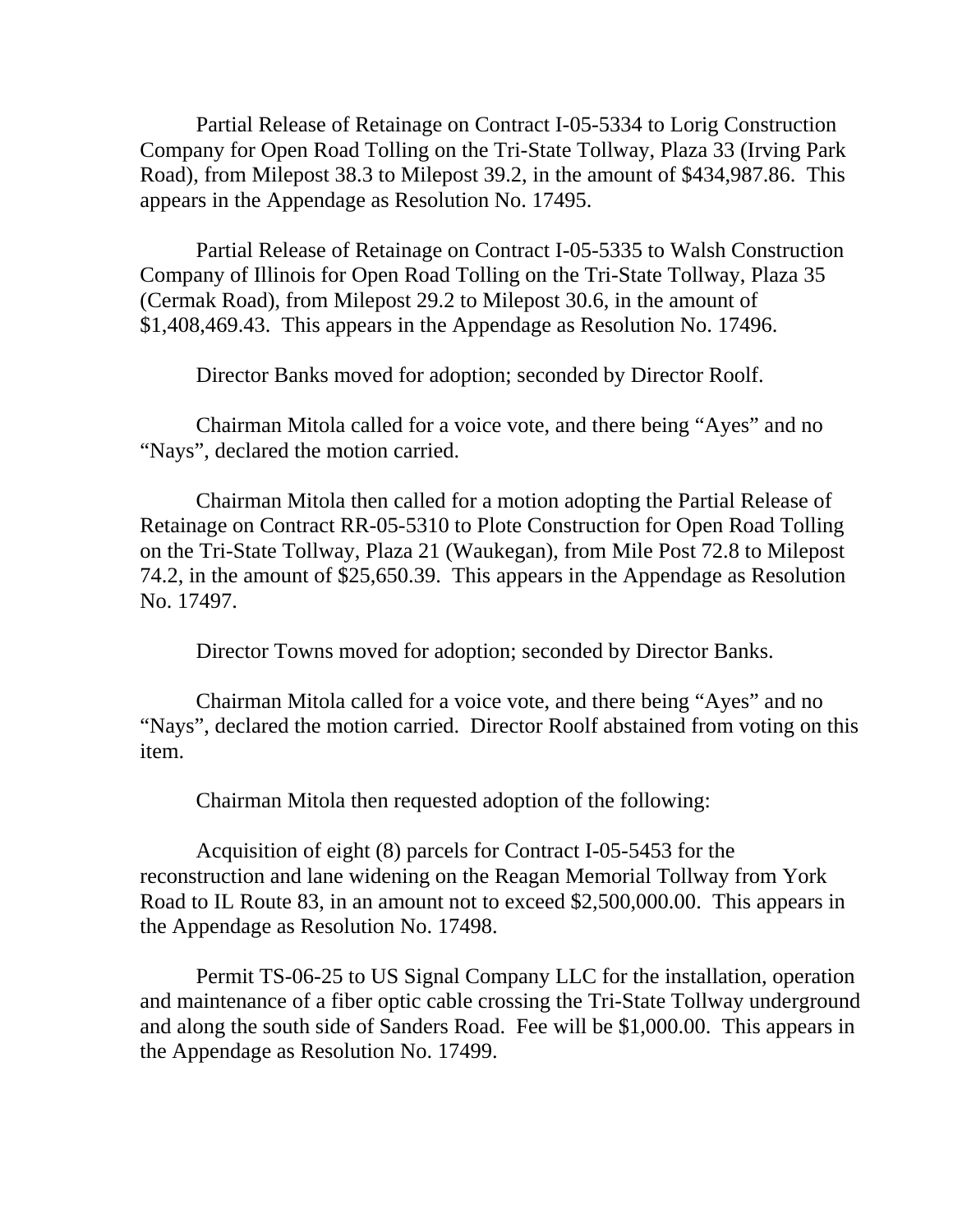Permit TS-06-26 to US Signal Company LLC for the installation, operation and maintenance of a fiber optic cable crossing the Tri-State Tollway underground near the south side of  $88<sup>th</sup>$  Avenue. Fee will be \$1,000.00. This appears in the Appendage as Resolution No. 17499.

Permit NS-06-27 to the Village of Woodridge for the installation, operation and maintenance of a publicly owned sanitary sewer which is located off the Tollway right-of-way, west of the North-South Tollway at  $63<sup>rd</sup>$  Street. Fee is not required. This appears in the Appendage as Resolution No. 17499.

Amendment to Resolution No. 16942 to reallocate funds from Adesta to pay for the relocation of facilities by AT&T/SBC, in the amount of \$35,000.00. This appears in the Appendage as Resolution No. 17500.

Amendment to Resolution No. 16964 to reallocate ancillary cost funds from Commonwealth Edison to Adesta for the relocation of fiber optic cable for Plazas 52, 54 and 55, in the estimated amount of \$5,000.00. This does not change the bottom line contract amount of \$32,087,573.00. This appears in the Appendage as Resolution No. 17501.

Amendment to Resolution No. 16926 to include ancillary costs to Adesta for the relocation of fiber optic cable at Plaza 29, in the estimated amount of \$150,000.00. This appears in the Appendage as Resolution No. 17502.

Director Roolf moved for adoption; seconded by Director Moore.

Chairman Mitola called for a voice vote, and there being "Ayes" and no "Nays", declared the motion carried.

Chairman Mitola then called on the General Counsel. Mr. Tom Bamonte requested adoption of the following:

Approval of an Intergovernmental Agreement with the County of DuPage. This appears in the Appendage as Resolution No. 17503.

Approval of a General Utility Reimbursement Agreement with Level (3) Communications, LLC. This appears in the Appendage as Resolution No. 17504.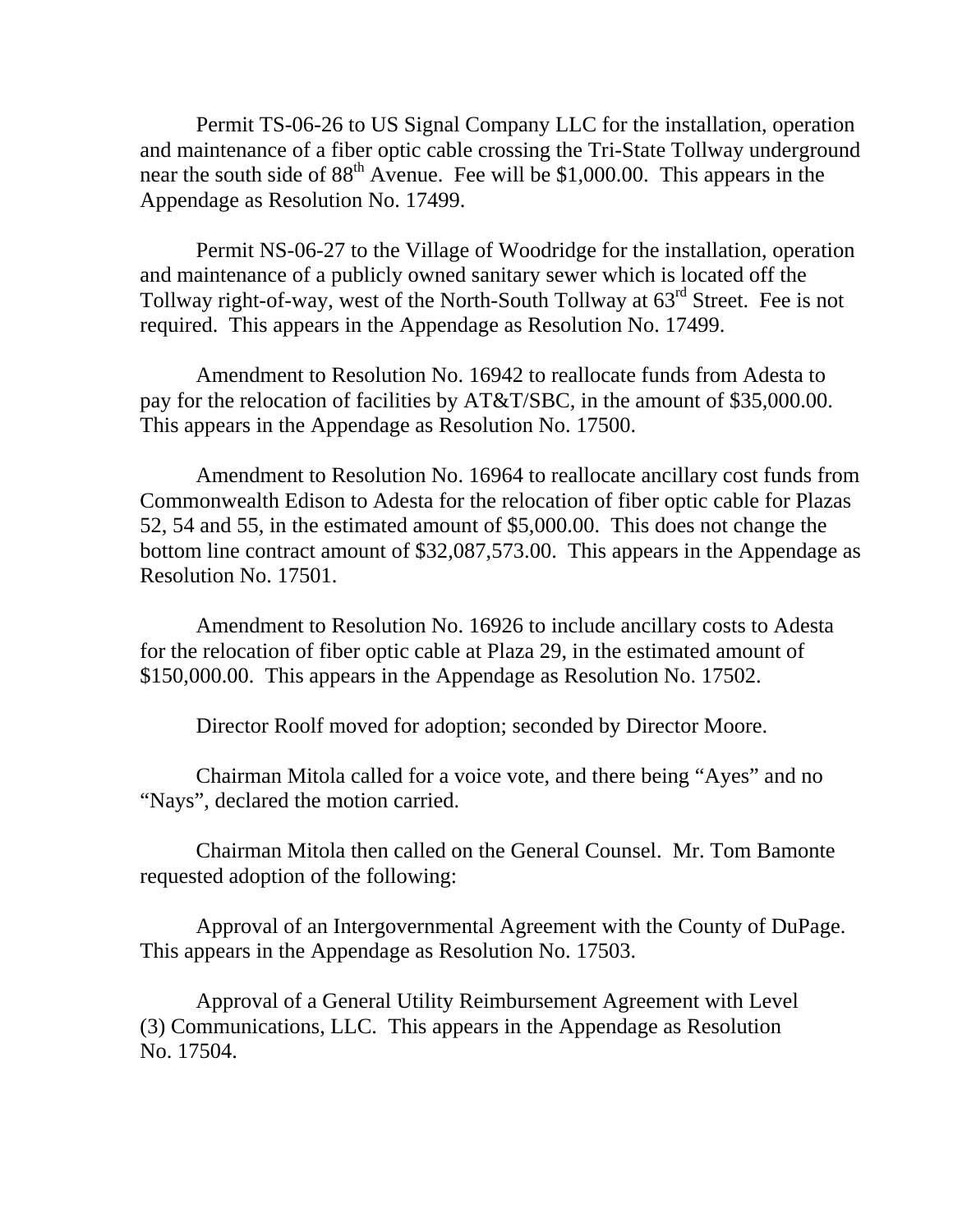Approval of an Intergovernmental Agreement with Boone County. This appears in the Appendage as Resolution No. 17505.

Agreement with DuPage County to allow the District 15 two-way radios to access the DuPage County Interoperable Radio System. This appears in the Appendage as Resolution No. 17506.

Chairman Mitola called for a motion adopting said resolutions. Director Banks moved for adoption; seconded by Director Andalcio.

Chairman Mitola called for a voice vote, and there being "Ayes" and no "Nays", declared the motion carried.

Mr. Bamonte then requested that the Board enter into Executive Session pursuant to Section 2 (c) (11) of the Open Meetings Act to discuss current and pending litigation.

> (Whereupon the Board entered into Executive Session to discuss litigation matters)

Mr. Bamonte then requested adoption of the following:

Award of Contract 06-0164 for the Consolidated Customer Service and Fulfillment Center to TransCore LP, in an amount not to exceed \$29,509,870.00. This appears in the Appendage as Resolution No. 17472.

Resolution approving early termination of Contract MIP-98-5691 (ITCS). This appears in the Appendage as Resolution No. 17507.

Chairman Mitola stated "As the contract process moves forward on the Consolidated Customer Service and Fulfillment Center, the Board would like weekly updates, in writing, so they can be assured before execution that the contract has the performance metrics discussed."

Chairman Mitola called for a motion adopting said resolutions. Director Moore moved for adoption; seconded by Director Towns.

Chairman Mitola called for a voice vote, and there being "Ayes" and no "Nays", declared the motion carried.